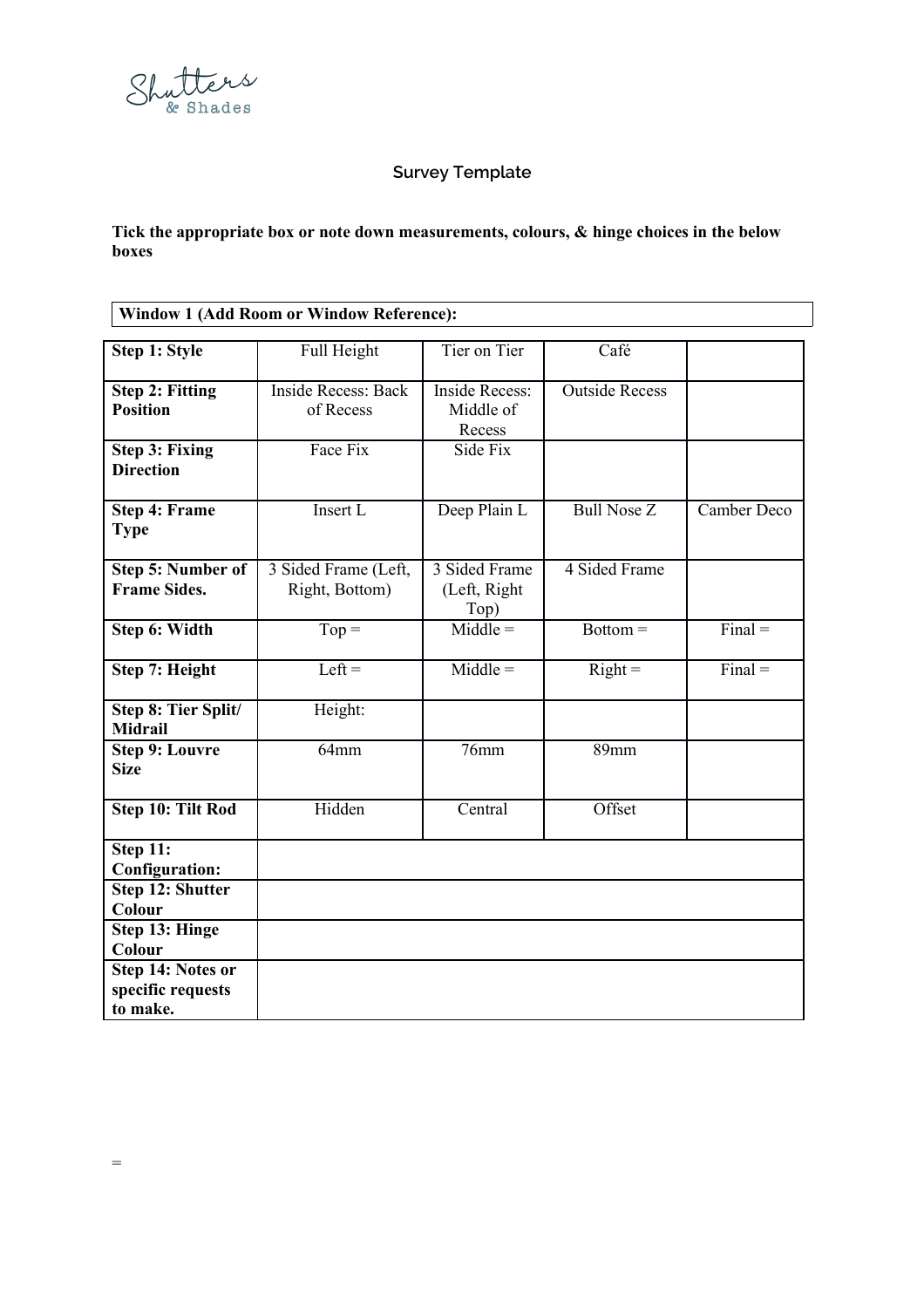

## **Survey Template**

**Tick the appropriate box or note down measurements, colours, & hinge choices in the below boxes**

| Window 2 (Add Room or Window Reference): |  |
|------------------------------------------|--|

| <b>Step 1: Style</b>                               | Full Height                             | Tier on Tier                                 | Café                  |                             |
|----------------------------------------------------|-----------------------------------------|----------------------------------------------|-----------------------|-----------------------------|
| <b>Step 2: Fitting</b><br><b>Position</b>          | <b>Inside Recess: Back</b><br>of Recess | <b>Inside Recess:</b><br>Middle of<br>Recess | <b>Outside Recess</b> |                             |
| <b>Step 3: Fixing</b><br><b>Direction</b>          | Face Fix                                | Side Fix                                     |                       |                             |
| <b>Step 4: Frame</b><br><b>Type</b>                | Insert L                                | Deep Plain L                                 | <b>Bull Nose Z</b>    | Camber Deco                 |
| <b>Step 5: Number of</b><br><b>Frame Sides.</b>    | 3 Sided Frame (Left,<br>Right, Bottom)  | 3 Sided Frame<br>(Left, Right<br>Top)        | 4 Sided Frame         |                             |
| Step 6: Width                                      | $\overline{\text{Top}} =$               | $\overline{\text{Middle}}$ =                 | $Bottom =$            | $\overline{\text{Final}}$ = |
| Step 7: Height                                     | $Left =$                                | $Middle =$                                   | $Right =$             | $Final =$                   |
| Step 8: Tier Split/<br><b>Midrail</b>              | Height:                                 |                                              |                       |                             |
| <b>Step 9: Louvre</b><br><b>Size</b>               | 64mm                                    | 76mm                                         | 89mm                  |                             |
| <b>Step 10: Tilt Rod</b>                           | Hidden                                  | Central                                      | Offset                |                             |
| Step 11:<br><b>Configuration:</b>                  |                                         |                                              |                       |                             |
| Step 12: Shutter<br>Colour                         |                                         |                                              |                       |                             |
| <b>Step 13: Hinge</b><br>Colour                    |                                         |                                              |                       |                             |
| Step 14: Notes or<br>specific requests<br>to make. |                                         |                                              |                       |                             |